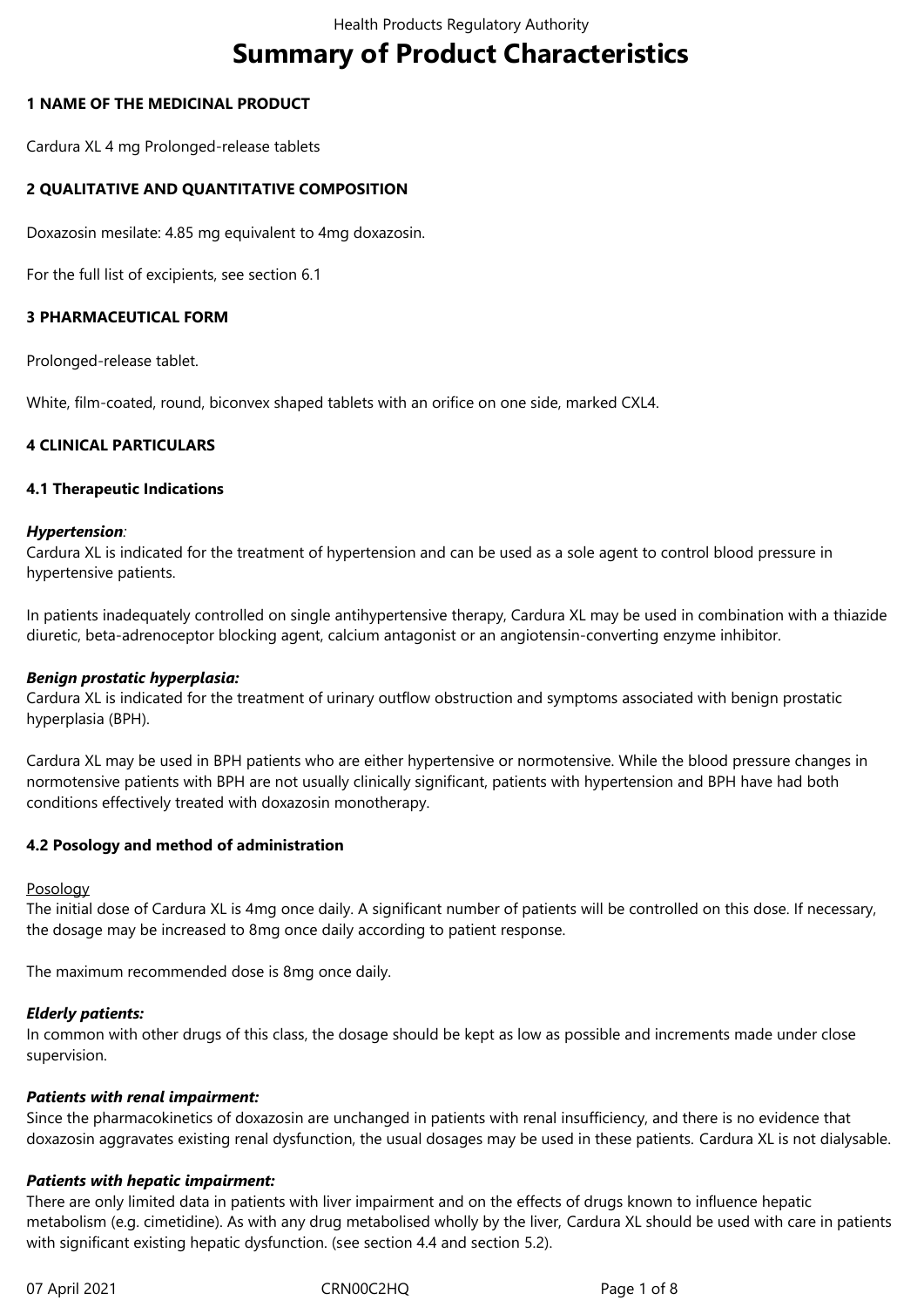# *Paediatric population:*

The safety and efficacy of Cardura XL in children and adolescents have not been established.

## Method of administration

Cardura XL can be taken with or without food.

The tablets should be swallowed whole with a sufficient amount of liquid. They should not be cut, crushed or chewed (see section 4.4).

## **4.3 Contraindications**

Cardura XL is contraindicated in:

- 1. Patients who are hypersensitive to doxazosin, other types of quinazolines (e.g. prazosin, terazosin), or to any of the excipients listed in section 6.1.
- 2. Patients with a history of orthostatic hypotension.
- 3. Patients with benign prostatic hyperplasia and concomitant congestion of the upper urinary tract, chronic urinary tract infection or bladder stones.
- 4. Patients with a history of gastro-intestinal obstruction, oesophageal obstruction, or any degree of decreased lumen diameter of the gastro-intestinal tract (For patients taking the sustained release tablets only).
- 5. Patients with hypotension (For benign prostatic hyperplasia indication only)

Doxazosin is contraindicated as monotherapy in patients with either overflow bladder or anuria with or without progressive renal insufficiency.

## **4.4 Special warnings and precautions for use**

## *Information to be given to the patient:*

Patients should be informed that Cardura XL tablets should be swallowed whole. Patients should not chew, divide or crush the tablets (see section 4.2).

In Cardura XL, the active compound is surrounded by an inert, non-absorbable shell that has been specially designed to control the release of the drug over a prolonged period. After transit through the gastrointestinal tract, the empty tablet shell is excreted. Patients should be advised that they should not be concerned if they occasionally observe remains in their stools that look like a tablet.

Abnormally short transit times through the gastrointestinal tract (e.g. following surgical resection) could result in incomplete absorption. In view of the long half life of doxazosin the clinical significance of this is unclear.

# *Postural Hypotension / Syncope:*

*Initiation of therapy* – In relation with the alpha-blocking properties of doxazosin, patients may experiencepostural hypotension evidenced by dizziness and weakness, or rarely loss of consciousness (syncope), particularly with the commencement of therapy. Therefore, it is prudent medical practice to monitor blood pressure on initiation of therapy to minimise the potential for postural effects.

When instituting therapy with any effective alpha-blocker, the patient should be advised how to avoid symptoms resulting from postural hypotension and what measures to take should they develop. The patient should be cautioned to avoid situations where injury could result should dizziness or weakness occur during the initiation of Cardura XL therapy, such as driving or operating machinery.

#### *Use in Patients with Acute Cardiac Conditions:*

As with any other vasodilatory anti-hypertensive agent it is prudent medical practice to advise caution when administering doxazosin to patients with the following acute cardiac conditions:

07 April 2021 CRN00C2HQ CRNOOC2HQ Page 2 of 8 - pulmonary oedema due to aortic or mitral stenosis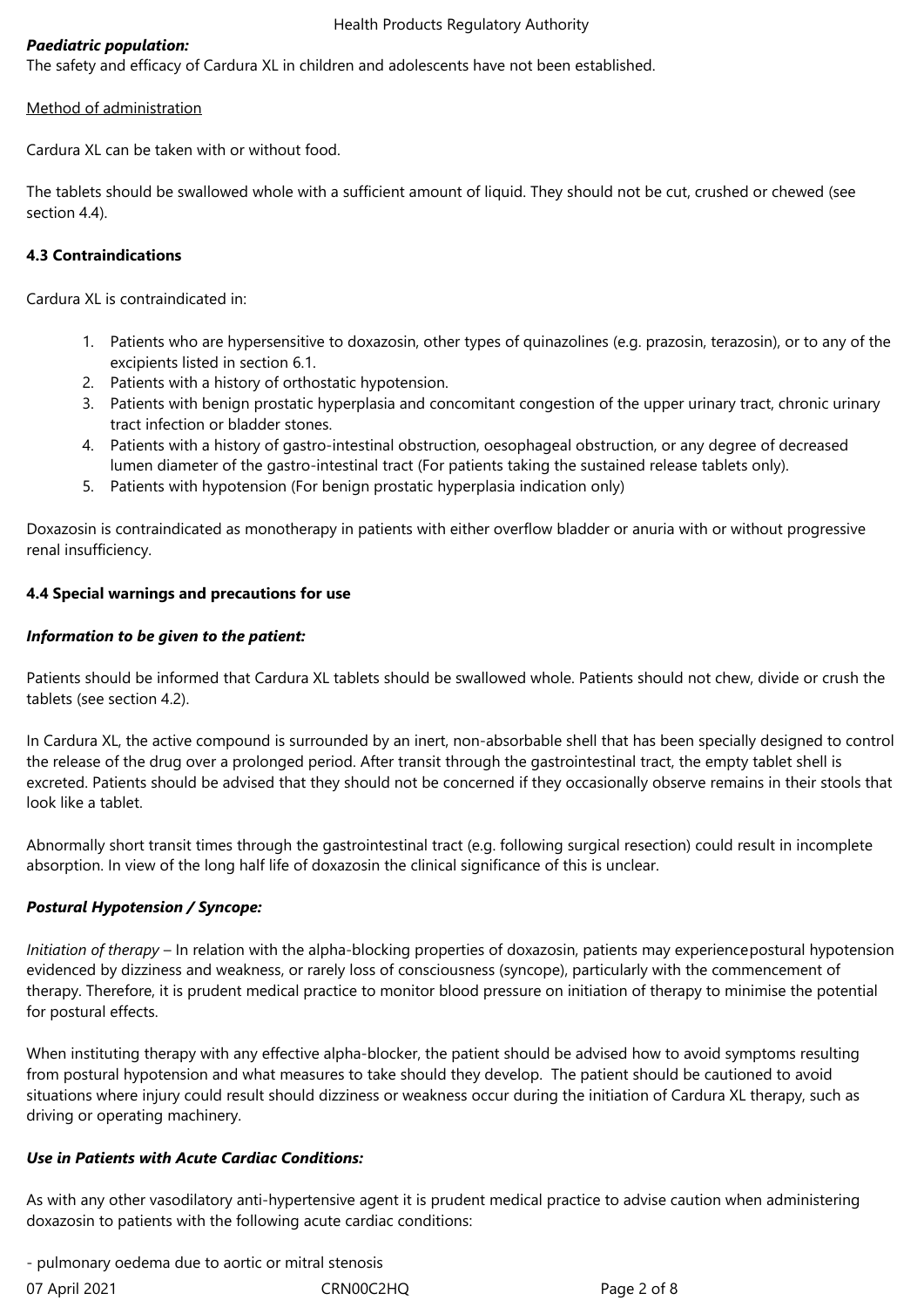- heart failure at high output
- right-sided heart failure due to pulmonary embolism or pericardial effusion
- left ventricular heart failure with low filling pressure.

# *Use in Hepatically Impaired Patients:*

As with any drug wholly metabolised by the liver, Cardura XL should be administered with particular caution to patients with evidence of impaired hepatic function (see sections 4.2 and 5.2). Since there is no clinical experience in patients with severe hepatic impairment use in these patients is not recommended.

## *Use in Patients with Impaired Renal Function:*

There is no evidence that Cardura XL aggravates renal dysfunction. However, Cardura XL dosage introduction and adjustments should be carried out with great care.

## *Use with Phosphodiesterase Type-5Inhibitors:*

Concomitant administration of doxazosin with phosphodiesterase-5-inhibitors (e.g. sildenafil, tadalafil, and vardenafil) should be done with caution as both drugs have vasodilating effects and may lead to symptomatic hypotension in some patients. To reduce the risk of orthostatic hypotension it is recommended to initiate the treatment with phosphodiesterase-5-inhibitors only if the patient is hemodynamically stabilized on alpha-blocker therapy. Furthermore, it is recommended to initiate phosphodiesterase-5-inhibitor treatment with the lowest possible dose and to respect a 6-hour time interval from intake of doxazosin. No studies have been conducted with doxazosin prolonged release formulations.

## *Use in Patients Undergoing Cataract Surgery:*

## *Intraoperative Floppy Iris Syndrome*

The 'intraoperative floppy iris syndrome' (IFIS, a variant of small pupil syndrome) has been observed during cataract surgery in some patients on or previously treated with tamsulosin. Isolated reports have also been received with other alpha-1 blockers and the possibility of a class effect cannot be excluded. As IFIS may lead to increased procedural complications during the cataract operation current or past use of alpha-1 blockers should be made known to the ophthalmic surgeon in advance of surgery.

#### *Screening for Prostate Cancer:*

Carcinoma of the prostate causes many of the symptoms associated with BPH and the two disorders can co-exist. Carcinoma of the prostate should therefore be ruled out prior to commencing therapy with doxazosin for treatment with BPH symptoms.

#### *Priapism:*

Prolonged erections and priapism have been reported with alpha-1 blockers including doxazosin in post marketing experience. If priapism is not treated immediately, it could result in penile tissue damage and permanent loss of potency, therefore the patient should seek immediate medical assistance. Sodium

#### *Excipient information:*

This medicine contains less than 1 mmol sodium (23 mg) per tablet, that is to say essentially 'sodium free'.

# **4.5 Interaction with other medicinal products and other forms of interactions**

Phosphodiesterase Type-5-inhibitors (e.g. sildenafil, tadalafil, vardenafil) Concomitant administration of an alpha blocker with a PDE-5 inhibitor may lead to symptomatic hypotension in some patients (see section 4.4). No studies have been conducted with Cardura XL.

Doxazosin is highly bound to plasma proteins (98%). *In vitro* data in human plasma indicates that doxazosin has no effect on protein binding of the drugs tested (digoxin, phenytoin, warfarin or indometacin). However, the theoretical potential for interaction with other protein bound drugs should be borne in mind.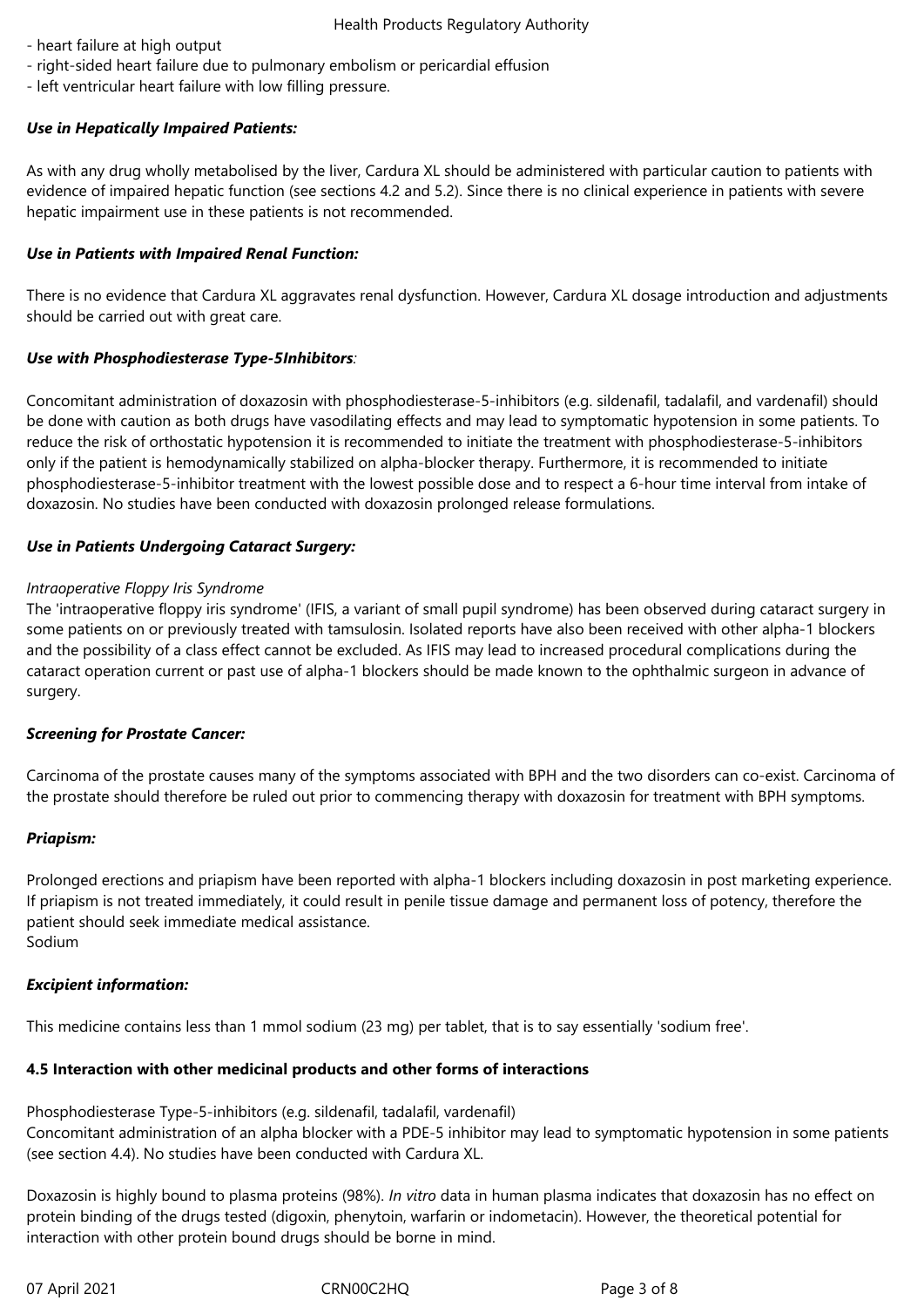#### Health Products Regulatory Authority

*In vitro* studies suggest that doxazosin is a substrate of cytochrome P450 3A4 (CYP 3A4). Caution should be exercised when concomitantly administering doxazosin with a strong CYP 3A4 inhibitor, such as clarithromycin, indinavir, itraconazole, ketoconazole, nefazodone, nelfinavir, ritonavir, saquinavir, telithromycin, or voriconazole (see section 5.2).

Conventional doxazosin has been administered without anyadverse druginteractions in clinical experience with thiazide diuretics, furosemide, beta-blocking agents, non-steroidal anti-inflammatory drugs, antibiotics, oral hypoglycaemic drugs, uricosuric agents, or anticoagulants. However, data from formal drug/drug interaction studies are not present.

Doxazosin potentiates the blood pressure lowering activity of other alpha-blockers and other antihypertensives. In an open-label, randomized, placebo-controlled trial in 22 healthy male volunteers, the administration of a single 1mg dose of doxazosin on day 1 of a four-day regimen of oral cimetidine (400mg twice daily) resulted in a 10% increase in mean AUC of doxazosin, and no statistically significant changes in mean Cmax and mean half-life of doxazosin. The 10% increase in the mean AUC for doxazosin with cimetidine is within intersubject variation (27%) of the mean AUC for doxazosin with placebo.

# **4.6 Fertility, pregnancy and lactation**

For the hypertension indication:

# *Use during pregnancy:*

As there are no adequate and well-controlled studies in pregnant women, the safety of Cardura XL during pregnancy has not yet been established. Accordingly, during pregnancy, Cardura XL should be used only when, in the opinion of the physician, the potential benefit outweighs the potential risk. Doxazosin crosses the placenta. Although no teratogenic effects were seen in animal testing, reduced foetal survival was observed in animals at extremely high doses (see section 5.3). These doses were approximately 300 times the maximum recommended human dose.

# *Use during lactation:*

The excretion of doxazosin in breast milk was demonstrated to be very low (with the relative infant dose less than 1%) however human data is very limited. A risk to the newborn or infant cannot be excluded and therefore doxazosin should be used only when in the opinion of the physician, the potential benefit outweighs the potential risk.

# **4.7 Effects on ability to drive and use machines**

The ability to engage in activities such as operating machinery or operating a motor vehicle may be impaired, especially when initiating therapy. The drug may also induce drowsiness. Patients should not drive or operate machinery unless it has been shown not to affect their alertness or dexterity.

# **4.8 Undesirable effects**

In clinical trials, the most common reactions associated with Cardura XL were of a postural type (rarely associated with fainting) or non-specific.

The undesirable effects for Cardura XL are similar to those with immediate release Cardura tablets.

The following undesirable effects have been observed and reported during treatment with Cardura XL with the following frequencies: Very common (≥1/10); common (≥1/100 to <1/10); uncommon (≥1/1,000 to <1/100); rare (≥1/10,000 to <1/1,000); very rare (<1/10,000).

| <b>System Organ Class</b>                          | Common<br>$(≥1/100$ to<br>$<1/10$ )                              | <b>Uncommon</b><br>$(≥1/1,000$ to<br>$<$ 1/100) | Rare<br>(≥1/10,000 to<br>$<$ 1/1,000) | <b>Very Rare</b><br>(<1/10,000) | <b>Unknown</b> |
|----------------------------------------------------|------------------------------------------------------------------|-------------------------------------------------|---------------------------------------|---------------------------------|----------------|
| Infections and infestations                        | Respiratory<br>tract<br>infection,<br>urinary tract<br>infection |                                                 |                                       |                                 |                |
| <b>Blood and the lymphatic system</b><br>disorders |                                                                  |                                                 |                                       | Leukopenia,<br>thrombocytopenia |                |
| Immune system disorders                            |                                                                  | Allergic drug<br>reaction                       |                                       |                                 |                |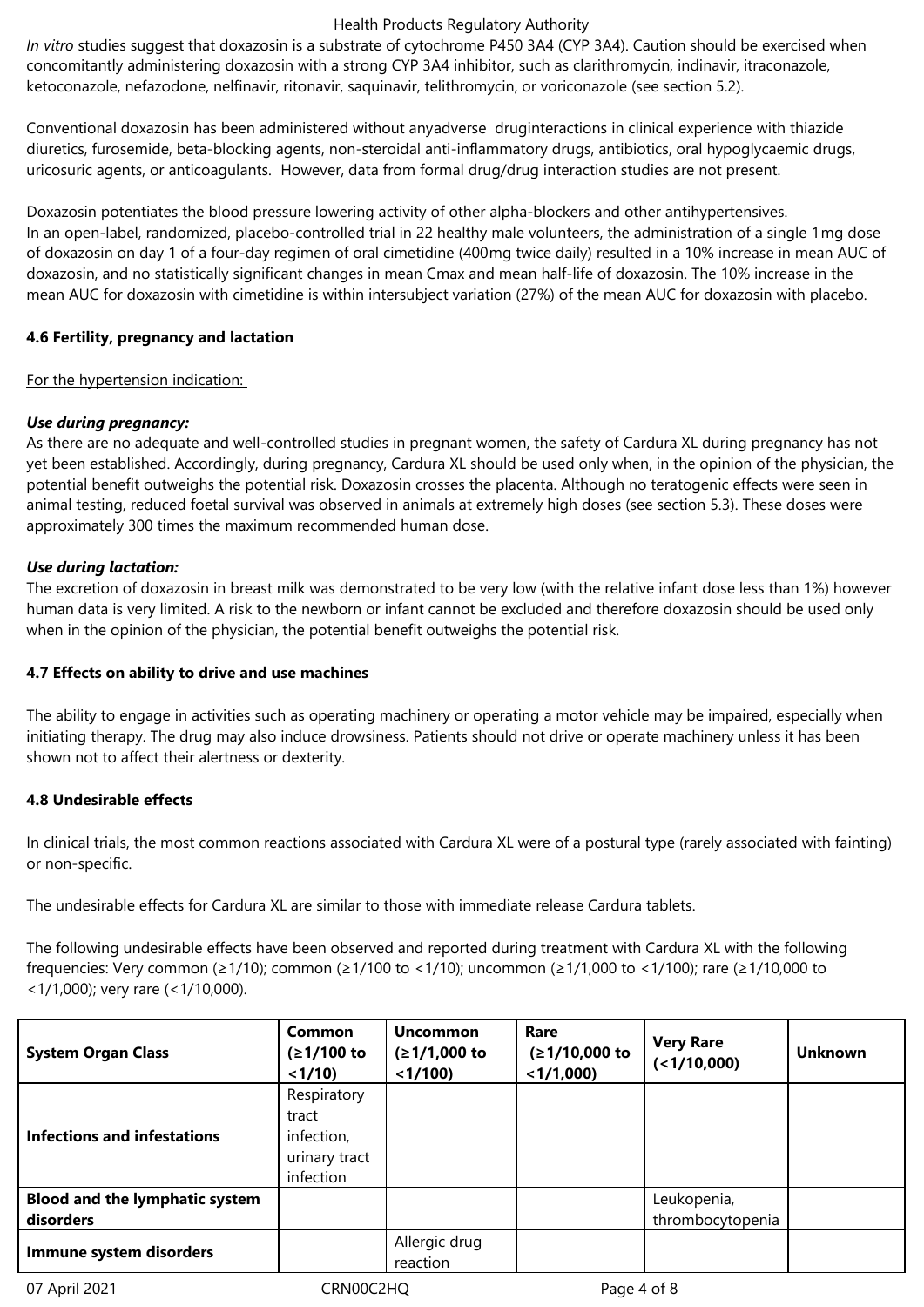| aisoraers                             |                         | appetite                         |                  |                                     |                               |
|---------------------------------------|-------------------------|----------------------------------|------------------|-------------------------------------|-------------------------------|
|                                       |                         | Anxiety,                         |                  |                                     |                               |
| <b>Psychiatric disorders</b>          |                         | depression,                      |                  | Agitation,                          |                               |
|                                       |                         | insomnia                         |                  | nervousness                         |                               |
|                                       |                         | Cerebrovascular                  |                  |                                     |                               |
|                                       | Dizziness,              | accident,                        |                  | Dizziness postural,                 |                               |
| Nervous system disorders              | headache,               | hypoesthesia,                    |                  | paresthesia                         |                               |
|                                       | somnolence              | syncope, tremor                  |                  |                                     |                               |
|                                       |                         |                                  |                  |                                     | Intraoperative<br>floppy iris |
| <b>Eye disorders</b>                  |                         |                                  |                  | <b>Blurred</b> vision               | syndrome (see                 |
| <b>Ear and labyrinth disorders</b>    | Vertigo                 | Tinnitus                         |                  |                                     | section 4.4)                  |
|                                       |                         | Angina pectoris,                 |                  | Bradycardia,                        |                               |
| <b>Cardiac disorders</b>              | Palpitation,            | myocardial                       |                  | cardiac                             |                               |
|                                       | tachycardia             | infarction                       |                  | arrhythmias                         |                               |
|                                       | Hypotension,            |                                  |                  |                                     |                               |
| <b>Vascular disorders</b>             | postural                |                                  |                  | Hot flushes                         |                               |
|                                       | hypotension             |                                  |                  |                                     |                               |
|                                       | Bronchitis,             |                                  |                  |                                     |                               |
| Respiratory, thoracic and             | cough,                  |                                  |                  |                                     |                               |
| mediastinal disorders                 | dyspnoea,               | Epistaxis                        |                  | Bronchospasm                        |                               |
|                                       | rhinitis                |                                  |                  |                                     |                               |
|                                       | Abdominal               | Constipation,                    |                  |                                     |                               |
| <b>Gastrointestinal disorders</b>     | pain,                   | diarrhoea,                       | Gastrointestinal |                                     |                               |
|                                       | dyspepsia,              | flatulence,                      | obstruction      |                                     |                               |
|                                       | dry mouth,              | vomiting,                        |                  |                                     |                               |
|                                       | nausea                  | gastroenteritis                  |                  |                                     |                               |
| <b>Hepato-biliary disorders</b>       |                         | Abnormal liver<br>function tests |                  | Cholestasis,<br>hepatitis, jaundice |                               |
| <b>Skin and subcutaneous tissue</b>   |                         |                                  |                  | Alopecia, purpura,                  |                               |
| disorders                             | Pruritus                | Skin rash                        |                  | urticaria                           |                               |
| Musculoskeletal, connective           | Back pain,              |                                  |                  | Muscle cramps,                      |                               |
| tissue and bone disorders             | myalgia                 | Arthralgia                       |                  | muscle weakness                     |                               |
|                                       |                         | Dysuria,                         |                  | Micturition                         |                               |
| <b>Renal and urinary disorders</b>    | Cystitis,               | hematuria,                       |                  | disorder, nocturia,                 |                               |
|                                       | urinary<br>incontinence | micturition                      |                  | polyuria, increased                 |                               |
|                                       |                         | frequency                        |                  | diuresis                            |                               |
| <b>Reproductive system and breast</b> |                         | Impotence                        |                  | Gynecomastia,                       | Retrograde                    |
| disorders                             |                         |                                  |                  | priapism                            | ejaculation                   |
|                                       | Asthenia,               |                                  |                  |                                     |                               |
|                                       | chest pain,             |                                  |                  |                                     |                               |
| <b>General disorders and</b>          | influenza-like          | Pain, facial                     |                  | Fatigue, malaise                    |                               |
| administration site conditions        | symptoms,               | oedema                           |                  |                                     |                               |
|                                       | peripheral              |                                  |                  |                                     |                               |
|                                       | oedema                  |                                  |                  |                                     |                               |
| <b>Investigations</b>                 |                         | Weight increase                  |                  |                                     |                               |

#### **Reporting of suspected adverse reactions**

Reporting suspected adverse reactions after authorisation of the medicinal product is important. It allows continued monitoring of the benefit/risk balance of the medicinal product. Healthcare professionals are asked to report any suspected adverse reactions via HPRA Pharmacovigilance. Website: www.hpra.ie.

### **4.9 Overdose**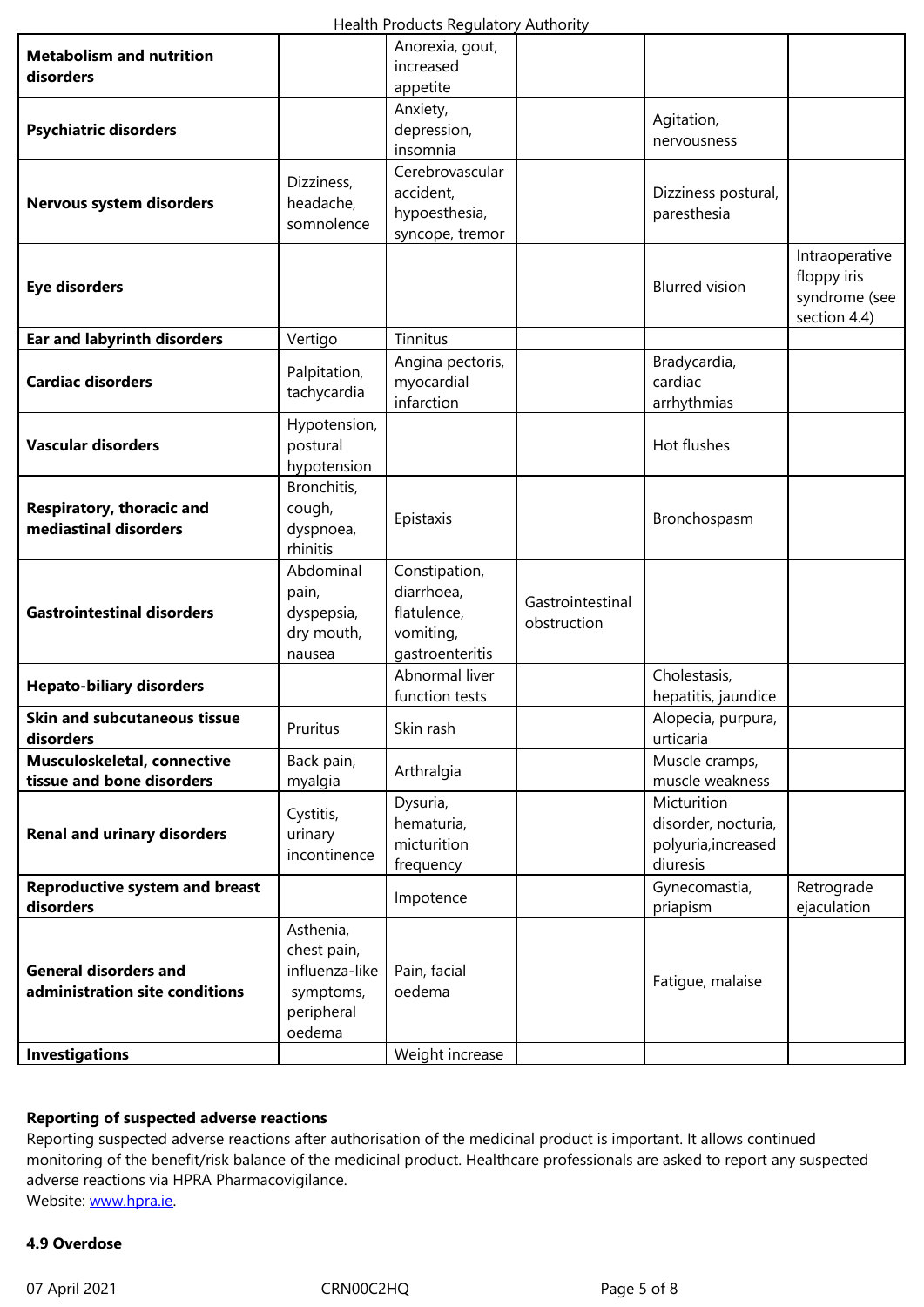#### Health Products Regulatory Authority

Should overdosage lead to hypotension, the patient should be immediately placed in a supine, head down position. Other supportive measures may be appropriate in individual cases. Since doxazosin is highly protein bound, dialysis is not indicated.

## **5 PHARMACOLOGICAL PROPERTIES**

## **5.1 Pharmacodynamic properties**

Pharmacotherapeutic group: Alpha-adrenoreceptor antagonists

ATC code: C02CA04 *(Hypertension)*

## Mode of action

Doxazosin is a potent and selective post-junctional alpha 1-adrenoceptor antagonist.

Administration of Cardura XL to hypertensive patients causes a clinically significant reduction in blood pressure as a result of a reduction in systemic vascular resistance. This effect is thought to result from selective blockade of the alpha-1-adrenoreceptors located in the vasculature. With once daily dosing, clinically significant reductions in blood pressure are present throughout the day and at 24 hours post dose. The majority of patients are controlled on the initial dose. In patients with hypertension, blood pressure during treatment with Cardura XL was similar in both the supine and standing position.

Responder data from the 2 primary hypertension efficacy studies (including a total of 630 doxazosin treated patients) indicate that those patients controlled on 1 mg, 2 mg or 4 mg doxazosin immediate release tablets would be equally well controlled on 4 mg Cardura XL.

Administration of Cardura XL to patients with symptomatic BPH results in a significant improvement in urodynamics and symptoms. The effect in BPH is thought to results from selective blockade of the alpha adrenoceptors located in the muscular stroma and capsule of the prostate and in the bladder neck.

#### Pharmacodynamic effects

Doxazosinhas been shown to be free of adverse metabolic effects and is suitable for use in patients with coexistent diabetes mellitus, gout and insulin resistance.

Doxazosin is suitable for use in patients with coexistent asthma, left ventricular hypertrophy and in elderly patients. Treatment with doxazosin has been shown to result in regression of left ventricular hypertrophy, inhibition of platelet aggregation and enhanced activity of tissue plasminogen activator. Additionally, doxazosin improves insulin sensitivity in patients with impairment.

Doxazosin produces favourable effects on blood lipids, with a significant increase in the high-density lipoprotein HDL/total cholesterol ratio and trends to a favourable reduction in total triglycerides. It therefore confers an advantage over diuretics and beta-adrenoceptor blocking agents which adversely affect these parameters. Based on the established association of hypertension and blood lipids with coronary heart disease, the favourable effects of doxazosin therapy on both blood pressure and lipids indicate a reduction in risk of developing coronary heart disease.

# Benign prostatic hyperplasia:

Doxazosin has been shown to be an effective blocker of the 1A subtype of the alpha 1 adrenoceptor, which account for over 70% of the subtypes in the prostate. This accounts for the action in BPH patients.

Cardura XL has demonstrated sustained efficacy and safety in the long-term treatment of BPH. Cardura XL given in the recommended dosage regimen has little or no effect on blood pressure in normotensive patients.

In a controlled clinical BPH trial, treatment with doxazosin in patients with sexual dysfunction was associated with improvement in sexual function.

#### **5.2 Pharmacokinetic properties**

# *Absorption:*

07 April 2021 CRN00C2HQ CRNOOC2HQ Page 6 of 8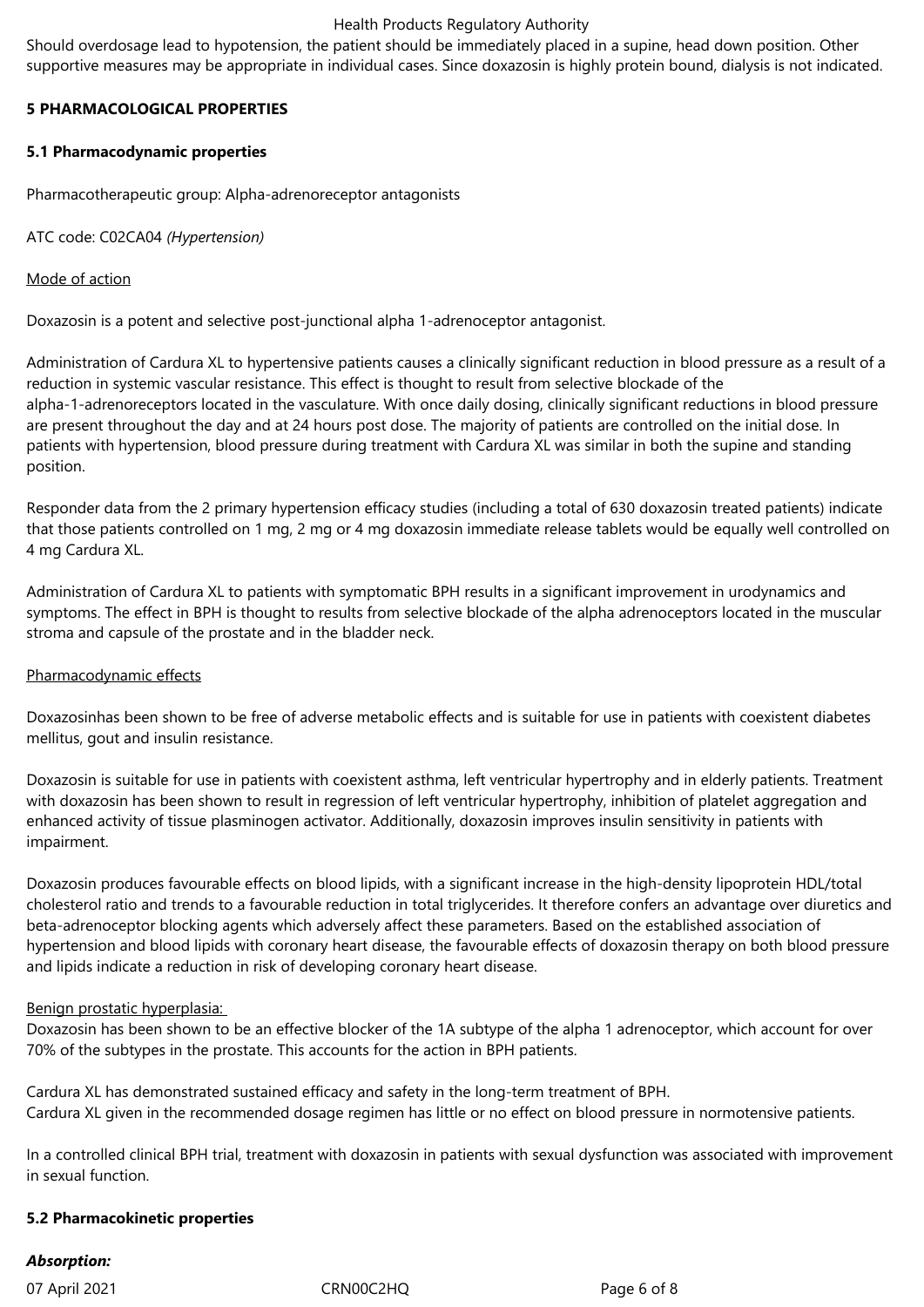After oral administration of therapeutic doses, Cardura XL is well absorbed with peak blood levels gradually reached at 8 to 9 hours after dosing. Peak plasma levels are approximately one third of those of the same dose of immediate release Cardura tablets. Trough levels at 24 hours are, however, similar.

The pharmacokinetic characteristics of Cardura XL will lead to a smoother plasma profile.

Peak/trough ratio of Cardura XL is less than half that of immediaterelease Cardura tablets.

At steady-state, the relative bioavailability of doxazosin from Cardura XL compared to theimmediate release form was 54% at the 4mg dose and 59% at the 8mg dose.

Pharmacokinetic studies with Cardura XL in the elderly have shown no significant alterations compared to younger patients.

## *Biotransformation / Elimination:*

The plasma elimination is biphasic with the terminal elimination half-life being 22 hours and hence this provides the basis for once daily dosing. Doxazosin is extensively metabolised with <5% excreted as unchanged drug.

Pharmacokinetic studies with immediate release Cardura in patients with renal impairment also showed no significant alterations compared to patients with normal renal function.

There are only limited data in patients with liver impairment and on the effects of drugs known to influence hepatic metabolism (e.g. cimetidine). In a clinical study in 12 patients with moderate hepatic impairment, single dose administration of doxazosin resulted in an increase in AUC of 43% and a decrease in apparent oral clearance of 30%. See section 4.4.

Approximately 98% of doxazosin is protein-bound in plasma.

Doxazosin is primarily metabolised by O-demethylation and hydroxylation.

Doxazosin is extensively metabolized in the liver. In vitro studies suggest that the primary pathway for elimination is via CYP 3A4; however, CYP 2D6 and CYP 2C9 metabolic pathways are also involved for elimination, but to a lesser extent.

# **5.3 Preclinical safety data**

Preclinical data reveal no special hazard for humans based on conventional animal studies in safety pharmacology, repeated dose toxicity, genotoxicity, carcinogenicity and gastrointestinal tolerance.

Although no teratogenic effects were seen in animal testing, reduced foetal survival was observed in animals at doses approximately 300 times greater than the maximum human recommended dose.

Studies in lactating rats given a single oral dose of 1 mg/kg of [2-14C]-doxazosin indicate that doxazosin accumulates in rat breast milk with a maximum of concentration about 20 times greater than the maternal plasma concentration.

For further information see section 4.6.

# **6 PHARMACEUTICAL PARTICULARS**

#### **6.1 List of excipients**

Polyethylene oxide Sodium chloride Hypromellose Red ferric oxide (E172) Titanium dioxide (E171) Magnesium stearate Cellulose acetate Macrogol Pharmaceutical glaze Black iron oxide (E172)

07 April 2021 CRN00C2HQ CRNOOC2HQ Page 7 of 8